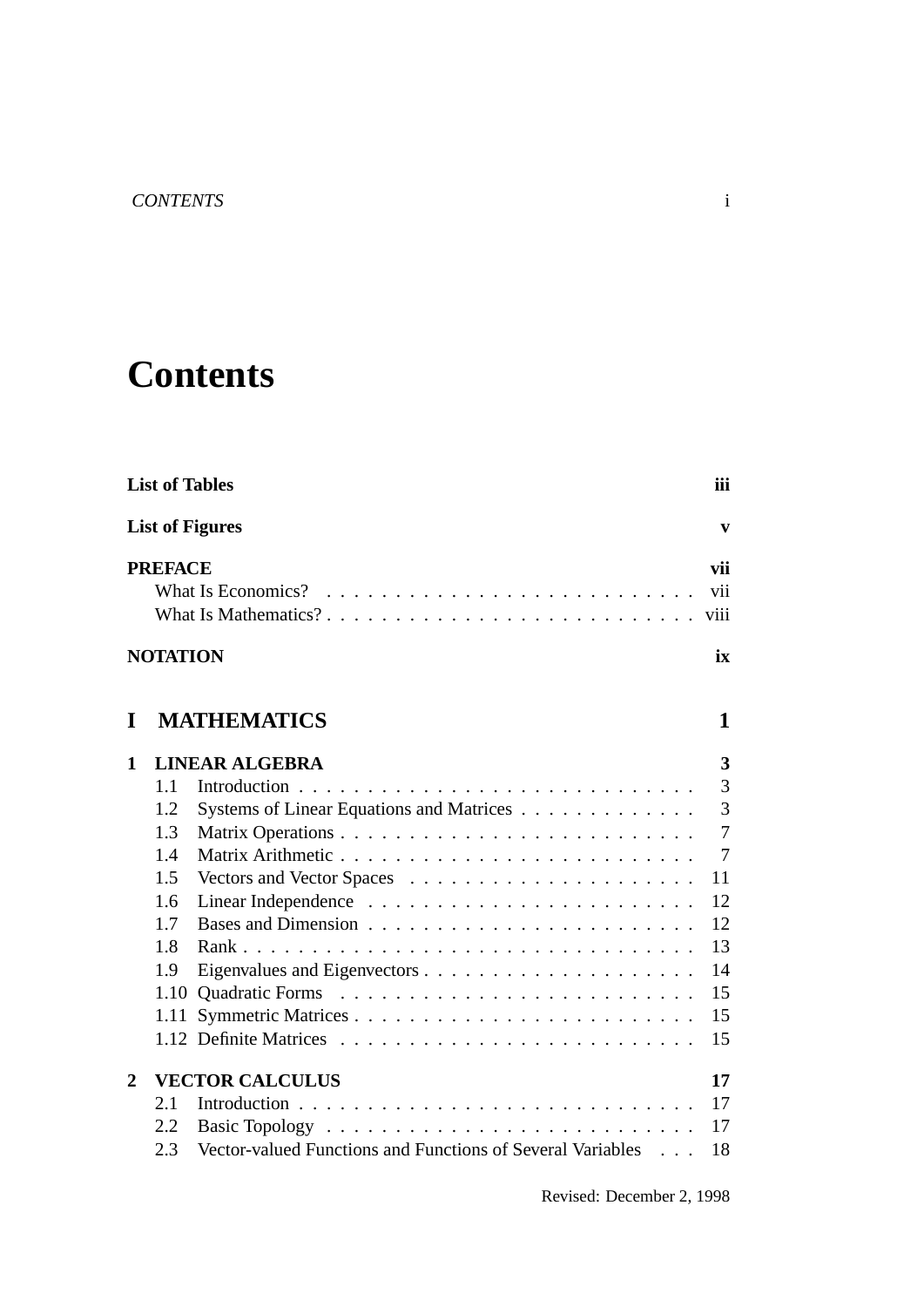## ii *CONTENTS*

|   | 2.4 |                                                                              | 20       |
|---|-----|------------------------------------------------------------------------------|----------|
|   | 2.5 | The Chain Rule and Product Rule                                              | 21       |
|   | 2.6 |                                                                              | 23       |
|   | 2.7 |                                                                              | 24       |
|   | 2.8 | Taylor's Theorem: Deterministic Version                                      | 25       |
|   | 2.9 | The Fundamental Theorem of Calculus                                          | 26       |
| 3 |     | <b>CONVEXITY AND OPTIMISATION</b>                                            | 27       |
|   | 3.1 |                                                                              | 27       |
|   | 3.2 |                                                                              | 27       |
|   |     | 3.2.1                                                                        | 27       |
|   |     | Properties of concave functions<br>3.2.2                                     | 29       |
|   |     | Convexity and differentiability<br>3.2.3                                     | 30       |
|   |     | 3.2.4<br>Variations on the convexity theme                                   | 34       |
|   | 3.3 |                                                                              | 39       |
|   | 3.4 | <b>Equality Constrained Optimisation:</b>                                    |          |
|   |     | The Lagrange Multiplier Theorems                                             | 43       |
|   | 3.5 | <b>Inequality Constrained Optimisation:</b>                                  |          |
|   |     |                                                                              | 50       |
|   | 3.6 |                                                                              | 58       |
|   |     |                                                                              |          |
|   |     |                                                                              |          |
|   |     |                                                                              |          |
| П |     | <b>APPLICATIONS</b>                                                          | 61       |
| 4 |     | <b>CHOICE UNDER CERTAINTY</b>                                                | 63       |
|   | 4.1 |                                                                              | 63       |
|   | 4.2 |                                                                              | 63       |
|   | 4.3 |                                                                              | 66       |
|   | 4.4 | <b>Optimal Response Functions:</b>                                           |          |
|   |     |                                                                              | 69       |
|   |     | 4.4.1                                                                        | 69       |
|   |     | The No Arbitrage Principle<br>4.4.2                                          | 70       |
|   |     | 4.4.3<br>Other Properties of Marshallian demand                              | 71       |
|   |     | 4.4.4<br>The dual problem $\ldots \ldots \ldots \ldots \ldots \ldots \ldots$ | 72       |
|   |     | Properties of Hicksian demands<br>4.4.5                                      | 73       |
|   | 4.5 | <b>Envelope Functions:</b>                                                   |          |
|   |     |                                                                              | 73       |
|   | 4.6 | Further Results in Demand Theory                                             | 75       |
|   | 4.7 |                                                                              | 78       |
|   |     | 4.7.1<br>Brouwer's fixed point theorem<br>4.7.2                              | 78<br>78 |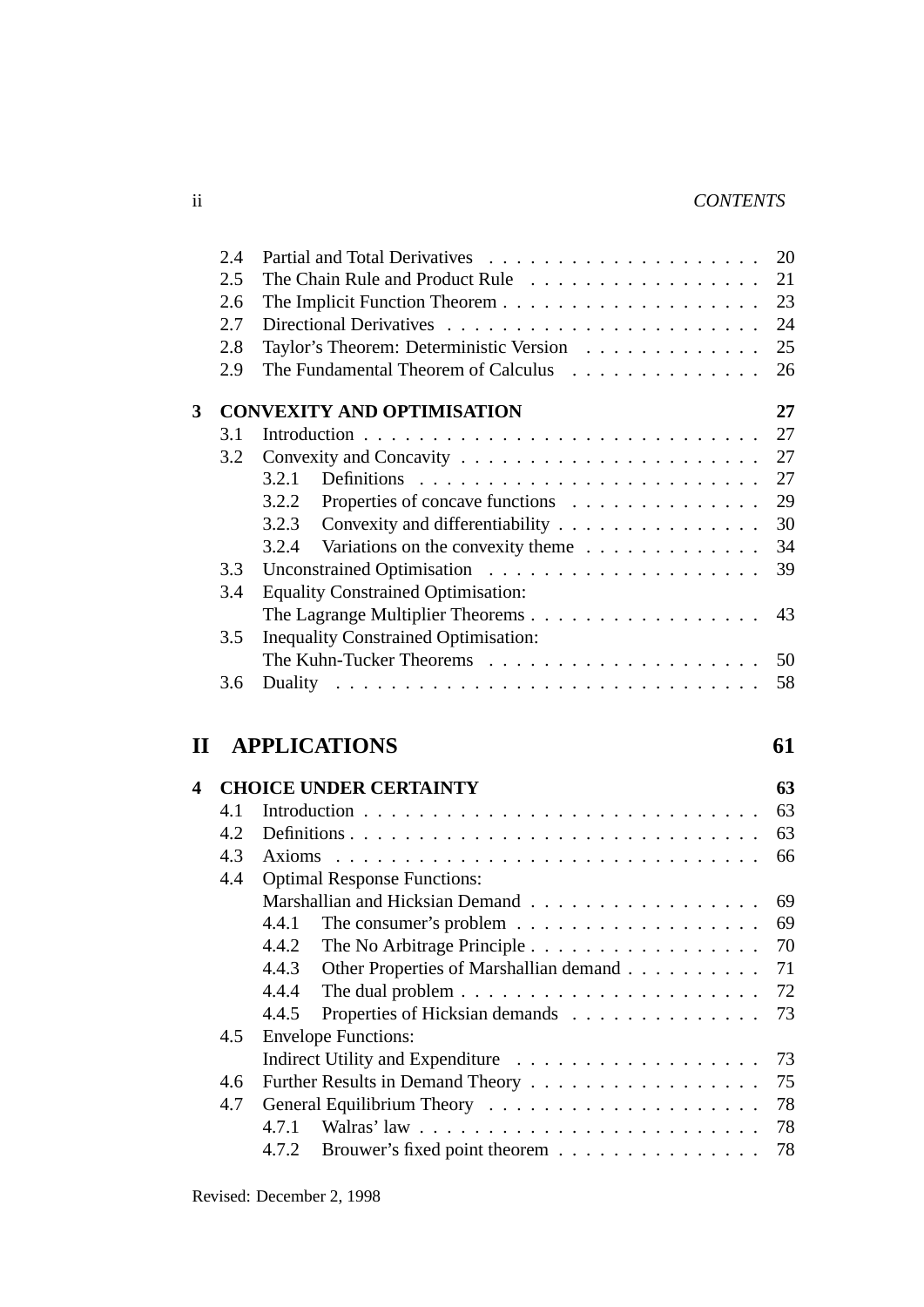## *CONTENTS* iii

|   |      | 78<br>4.7.3                                                                       |
|---|------|-----------------------------------------------------------------------------------|
|   | 4.8  | 78                                                                                |
|   |      | 78<br>4.8.1                                                                       |
|   |      | 78<br>4.8.2                                                                       |
|   |      | The First Welfare Theorem<br>79<br>4.8.3                                          |
|   |      | 80<br>4.8.4<br>The Separating Hyperplane Theorem                                  |
|   |      | 80<br>4.8.5<br>The Second Welfare Theorem                                         |
|   |      | 82<br>4.8.6                                                                       |
|   |      | Other characterizations of Pareto efficient allocations<br>82<br>4.8.7            |
|   | 4.9  | Multi-period General Equilibrium<br>84                                            |
| 5 |      | <b>CHOICE UNDER UNCERTAINTY</b><br>85                                             |
|   | 5.1  | 85                                                                                |
|   | 5.2  | 85                                                                                |
|   | 5.3  | 88<br>Taylor's Theorem: Stochastic Version                                        |
|   | 5.4  | 88                                                                                |
|   |      | 5.4.1<br>Completion of markets using options<br>90                                |
|   |      | Restrictions on security values implied by allocational ef-<br>5.4.2              |
|   |      | ficiency and covariance with aggregate consumption<br>91                          |
|   |      | 92<br>Completing markets with options on aggregate consumption<br>5.4.3           |
|   |      | Replicating elementary claims with a butterfly spread<br>93<br>5.4.4              |
|   | 5.5  | 93                                                                                |
|   |      | 93<br>5.5.1                                                                       |
|   |      | 95<br>Existence of expected utility functions<br>5.5.2                            |
|   | 5.6  | 97<br>Jensen's Inequality and Siegel's Paradox                                    |
|   | 5.7  | 99                                                                                |
|   | 5.8  |                                                                                   |
|   | 5.9  |                                                                                   |
|   | 5.10 | Alternative Non-Expected Utility Approaches 104                                   |
| 6 |      | <b>PORTFOLIO THEORY</b><br>105                                                    |
|   | 6.1  | 105                                                                               |
|   | 6.2  |                                                                                   |
|   |      | 6.2.1                                                                             |
|   |      | <b>Notation</b><br>6.2.2                                                          |
|   | 6.3  | The Single-period Portfolio Choice Problem 110                                    |
|   |      | 6.3.1<br>The canonical portfolio problem $\ldots \ldots \ldots \ldots \ldots 110$ |
|   |      | Risk aversion and portfolio composition 112<br>6.3.2                              |
|   |      | 6.3.3                                                                             |
|   | 6.4  | Mathematics of the Portfolio Frontier 116                                         |
|   |      |                                                                                   |

Revised: December 2, 1998